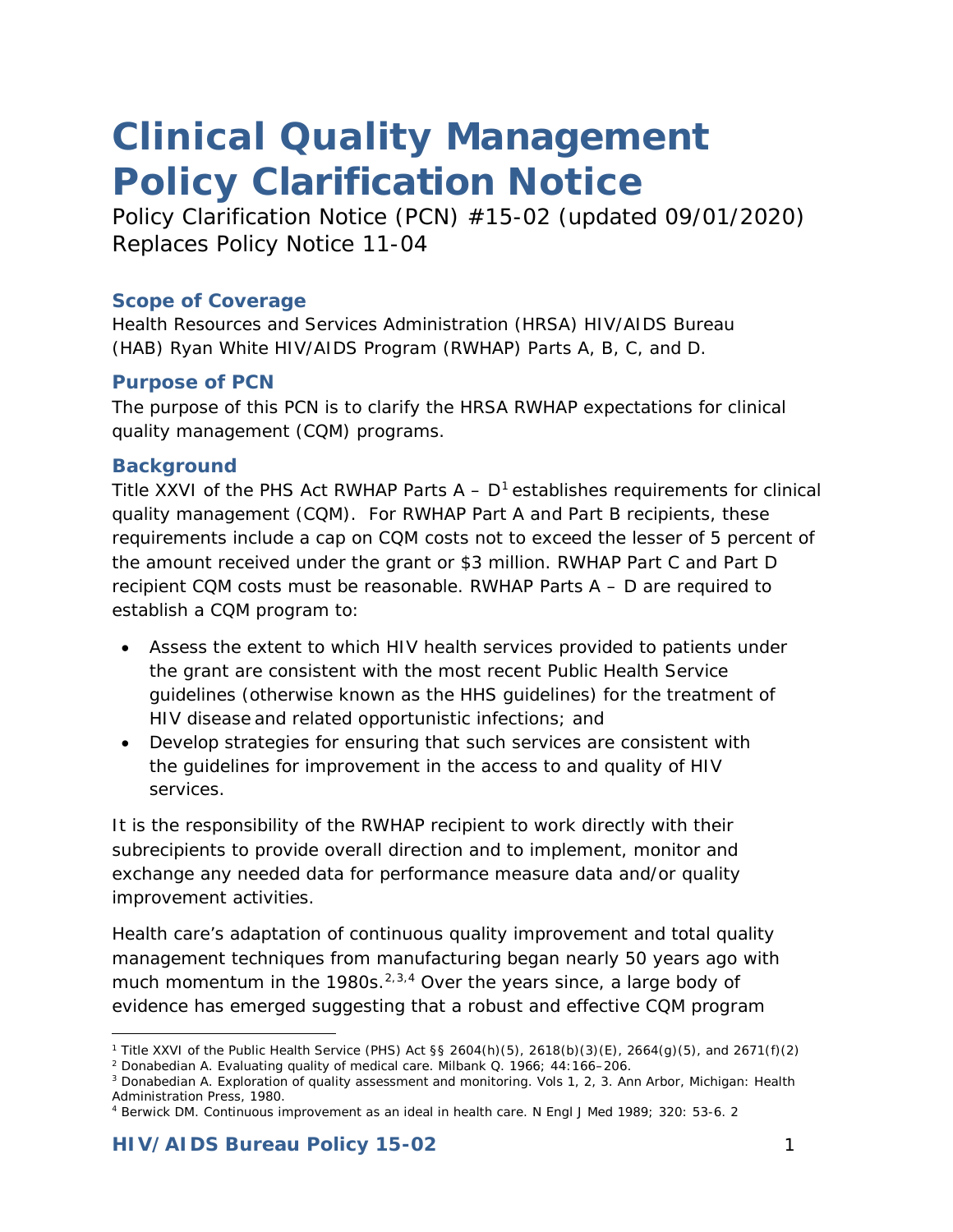contributes to overall improvements in the delivery of quality health care. Coordination of CQM program activities is encouraged across all RWHAP funded recipients and subrecipients within a service area to maximize the impact of improved health outcomes and to support a reduction in data burden and alignment of performance measurement.

# **Components of a CQM Program**

A CQM program is the coordination of activities aimed at improving patient care, health outcomes, and patient satisfaction. To be effective, a CQM program requires:

- Specific aims based in health outcomes;
- Support by identified leadership;
- Accountability for CQM activities;
- Dedicated resources; and
- Use of data and measurable outcomes to determine progress and make improvements to achieve the aims cited above.

CQM activities should be continuous and fit within and support the framework of grant functions. Recipients are strongly encouraged to use the National HIV/AIDS Strategy<sup>[5](#page-1-0)</sup> (NHAS 2020) to frame CQM activities and goals.

In order to develop a CQM program that improves patient care, health outcomes, and patient satisfaction, certain components are necessary. These necessary components are Infrastructure, Performance Measurement and Quality Improvement. Each of these components have a distinct role in the overall CQM program. All are important to implement a comprehensive CQM program that is able to meet established goals. Recipients may choose to have subcontracts for some or all of their CQM activities. Recipients may also work collaboratively with their stakeholders such as planning councils/planning bodies, governing bodies, and/or board of directors, as appropriate. Whatever mechanism is used, the recipient is ultimately responsible for ensuring that the CQM program meets HRSA's requirements for the RWHAP Parts.

# **Infrastructure**

Appropriate and sufficient infrastructure is needed to make the CQM program successful and sustainable. Infrastructure is needed to plan, implement, and evaluate CQM program activities. RWHAP grant funds can be used to establish an appropriate infrastructure for a CQM program. An ideal infrastructure consists of:

• Leadership: Leadership to guide, endorse, support, and champion the

<span id="page-1-0"></span><sup>5</sup> National HIV/AIDS Strategy. The White House. Accessed at [https://www.hiv.gov/federal-](https://www.hiv.gov/federal-response/national-hiv-aids-strategy/nhas-update) [response/national-hiv](https://www.hiv.gov/federal-response/national-hiv-aids-strategy/nhas-update)[aids-strategy/nhas-update](https://www.hiv.gov/federal-response/national-hiv-aids-strategy/nhas-update)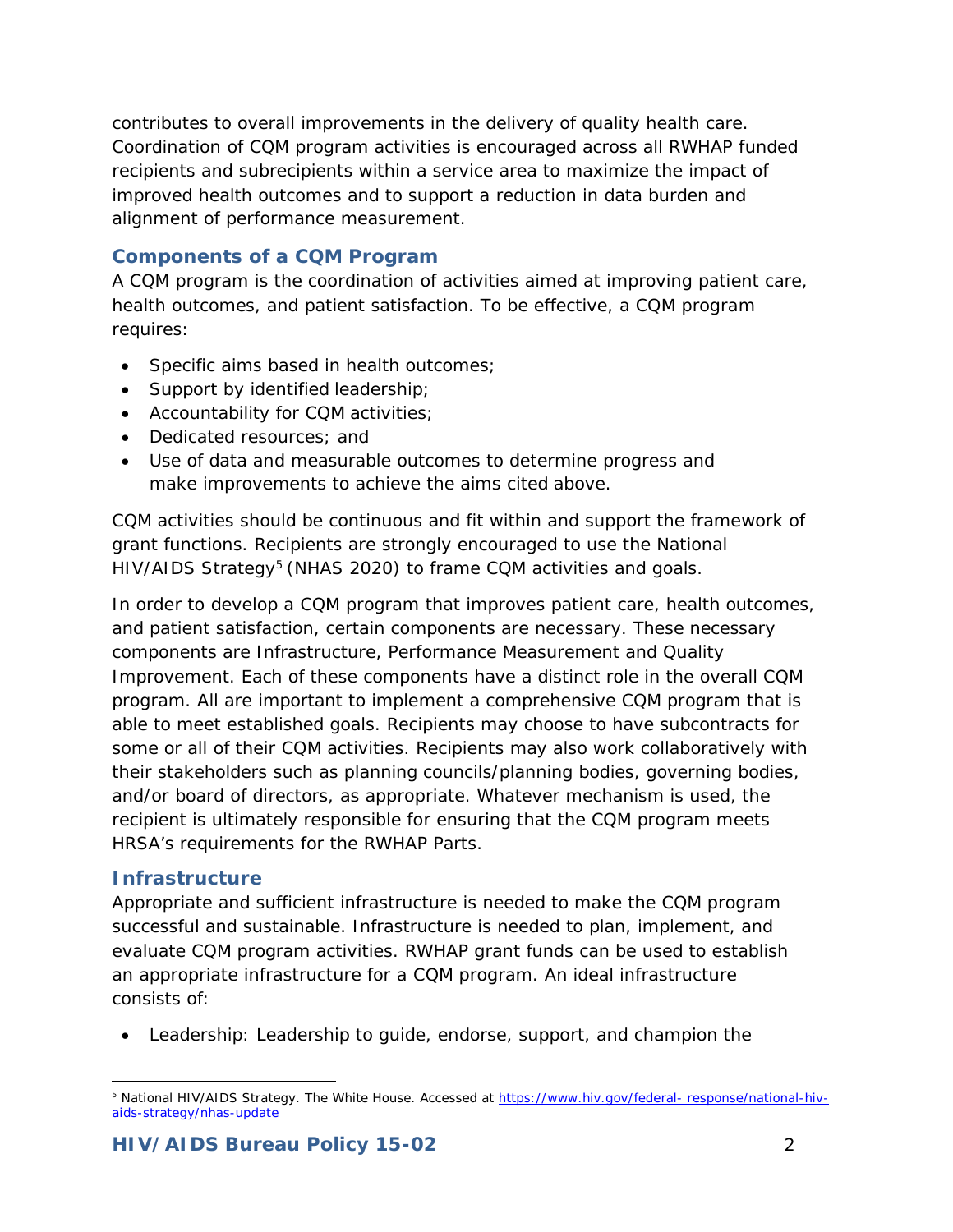CQM program

- Committee: A CQM committee that develops the CQM program and corresponding activities
- Dedicated Staffing: Staff who are responsible for CQM duties and resources, as well as any contractors that may be funded to assist with CQM work
- Dedicated Resources: Funding that is adequate for CQM infrastructure and activities. Allowable CQM costs include training and capacity building to recipients and subrecipients on CQM; membership dues for CQM-related professional organizations; quality-related certification, recertification, and continuing education) and the cost to implement CQM activities (e.g., collecting performance measurement data)
- Clinical Quality Management Plan: A clinical quality management plan that describes all aspects of the CQM program including infrastructure, priorities, performance measures, quality improvement activities, action plan with a timeline and responsible parties, and evaluation of the CQM program
- People with HIV Involvement: Involvement of people with HIV that reflect the population being served to help ensure that the needs of people with HIV are being addressed by CQM activities
- Stakeholder Involvement: Stakeholder involvement (e.g., subrecipients, other recipients in region, planning body members and/or its committee members) that provides input on CQM activities to be undertaken
- CQM Program Evaluation: A plan that evaluates the effectiveness of the CQM program to ensure that the CQM activities are making changes that positively affect outcomes. This evaluation includes assessing whether CQM program activities have been implemented as prescribed by the quality management plan (including the action plan). Recipients should regularly evaluate their CQM activities in order to maximize the impact of the program. Evaluation provides the opportunity to learn the processes and resources needed in implementing CQM activities through the collection of detailed information. Part of the evaluation should include identifying factors (i.e., staff acceptance of change, improved clinical performance) that affect the quality improvement activities. Evaluation also identifies effective improvement strategies that can be scaled up or implemented in other facets within a system of care. Additional elements of an evaluation include effectiveness of the team and its ability to meet timelines and deliverables as described in the action plan in order to determine the success of the planned process.

Although the infrastructure will vary in scope among recipients, the inclusion of all these elements creates a strong foundation for the CQM program.

# **Performance Measurement**

Performance measurement is the process of collecting, analyzing, and reporting data regarding patient care, health outcomes on an individual or population level,

# **HIV/AIDS Bureau Policy 15-02** 3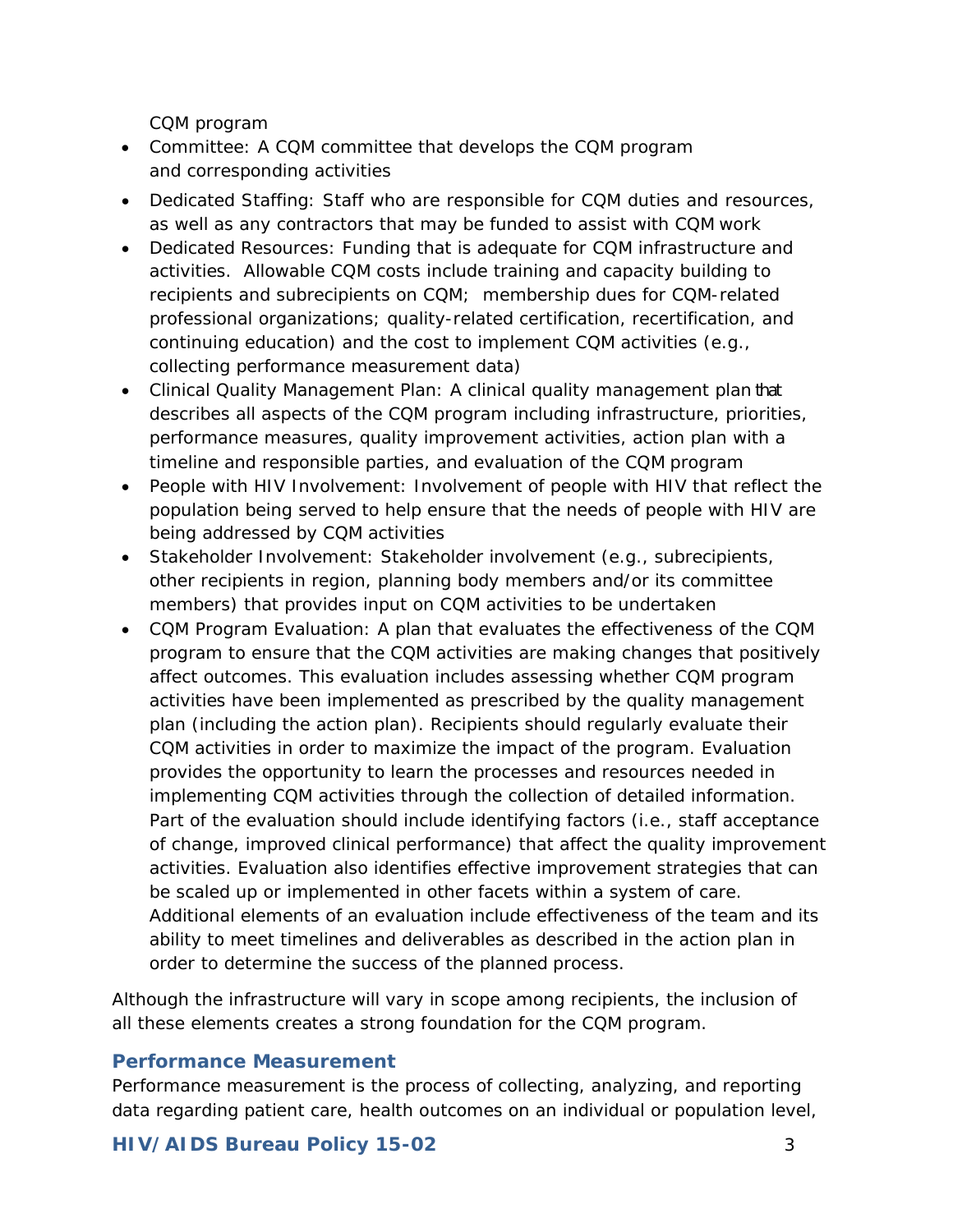and patient satisfaction. In order to appropriately assess outcomes, measurement must occur. Measures should be selected that best assess the services the recipient is funding and that reflect local HIV epidemiology and identified needs of people with HIV.

Recipients are strongly encouraged to include HRSA HIV/AIDS Bureau measures $6$  and NHAS indicators<sup>[7](#page-3-1)</sup> that align with the national goals to end the HIV epidemic.

| Percent of RWHAP eligible clients receiving at least<br>one unit of service for a RWHAP-funded service<br>Category | Minimum number of<br>performance measures |
|--------------------------------------------------------------------------------------------------------------------|-------------------------------------------|
| $>= 50\%$                                                                                                          |                                           |
| >15% to <50%                                                                                                       |                                           |
| $\leq$ = 15%                                                                                                       |                                           |

Recipients should identify at least two performance measures for the RWHAP service categories (funded by direct RWHAP funds, rebates, and/or program income) where greater than or equal to 50% of the recipients' eligible clients receive at least one unit of service. Recipients should identify at least one performance measure for RWHAP service categories (funded by direct RWHAP funds, rebates, and/or program income) where greater than 15% and fewer than 50% of the recipients' eligible clients receive at least one unit of service. Recipients do not need to identify a performance measure for RWHAP service categories (funded by direct RWHAP funds, rebates, and/or program income) where fewer than or equal to 15% of the recipients' eligible clients receive at least one unit of service.

Recipients should analyze performance measure data to assess quality of care and health disparities and use the performance measure data to inform quality improvement activities. Recipients should have an established process to collect and analyze (e.g. calculate the numerator, denominator, and percentage) performance measure data at least quarterly. [8,](#page-3-2)[9](#page-3-3)

# **Quality Improvement**

Quality improvement entails the development and implementation of activities to make changes to the program in response to the performance data results. To do

<span id="page-3-3"></span>[http://www.ihi.org/resources/Pages/HowtoImprove/ScienceofImprovementEstablishingMeas](http://www.ihi.org/resources/Pages/HowtoImprove/ScienceofImprovementEstablishingMeasures.aspx) [ures.aspx](http://www.ihi.org/resources/Pages/HowtoImprove/ScienceofImprovementEstablishingMeasures.aspx) <sup>9</sup> Joint Commission. Tools for Performance Measurement in Health Care: a Quick Reference Guide. Access at [http://www.jointcommissioninternational.org/assets/1/14/TPMHC200\\_Sample\\_Pages.pdf](http://www.jointcommissioninternational.org/assets/1/14/TPMHC200_Sample_Pages.pdf)

l <sup>6</sup> HIV/AIDS Bureau HIV Performance Measures. 2018. Accessed at

<span id="page-3-0"></span><https://hab.hrsa.gov/deliverhivaidscare/habperformmeasures.html>

<sup>7</sup> HIV/AIDS Strategy: Updated to 2020 Indicators of Progress. Accessed at

<span id="page-3-2"></span><span id="page-3-1"></span><https://www.hiv.gov/federal-response/national-hiv-aids-strategy/overview>

<sup>8</sup> Ins[t](http://www.ihi.org/resources/Pages/HowtoImprove/ScienceofImprovementEstablishingMeasures.aspx)itute for Healthcare Improvement. How to Improve. Accessed at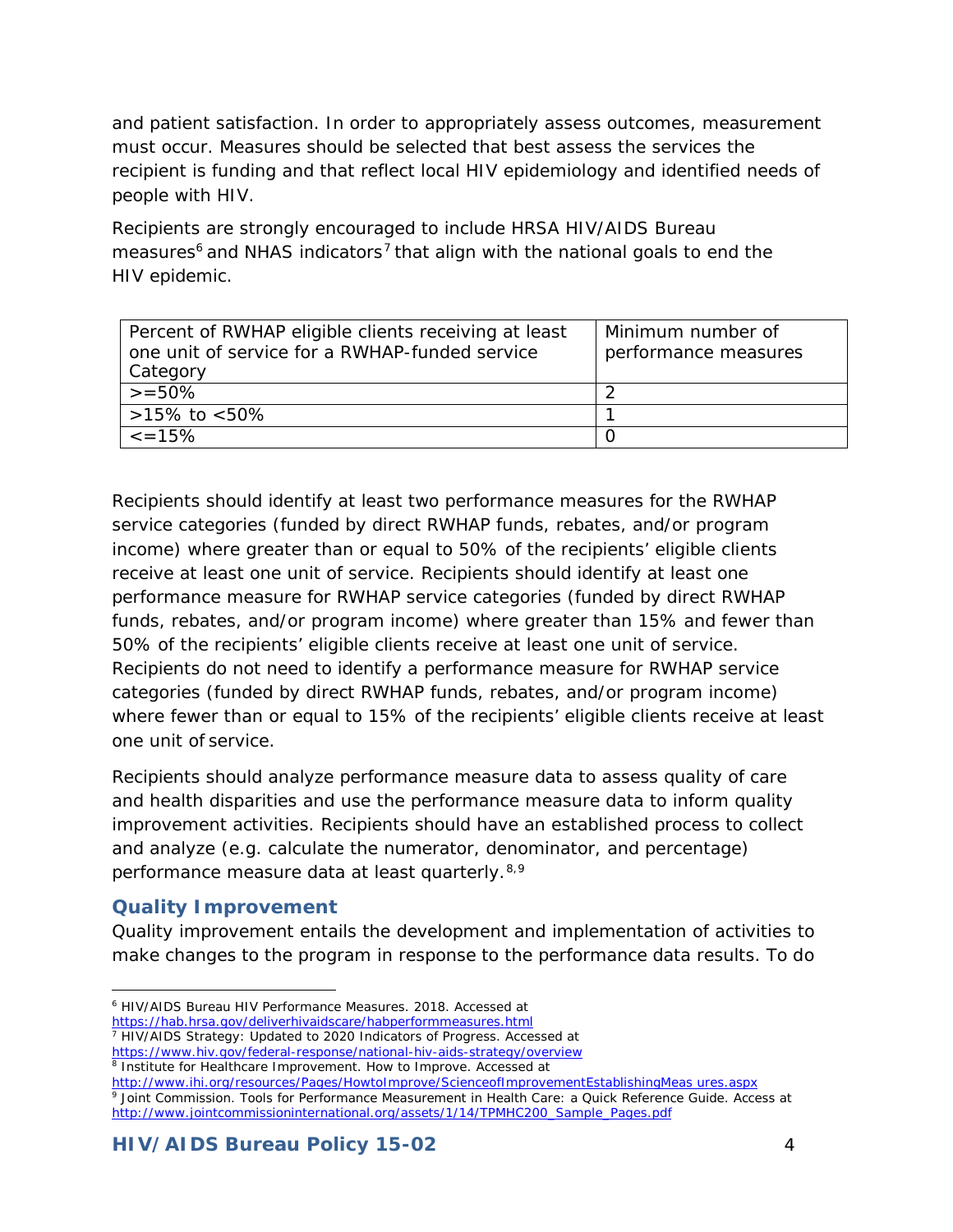this, recipients are required to implement quality improvement activities aimed at improving patient care, health outcomes, and patient satisfaction.<sup>[10](#page-4-0)</sup> Recipients are expected to implement quality improvement activities using a defined approach or methodology (e.g., model for improvement<sup>[11](#page-4-1)</sup>, Lean<sup>[12](#page-4-2)</sup>). Quality improvement activities should be implemented in an organized, systematic fashion. As a result, the recipient is able to understand if specific changes or improvements had a positive impact on patient health outcomes or were indicative of further necessary changes in RWHAP funded services. All quality improvement activities should be documented. Recipients should conduct quality improvement activities within at least one funded service category at any given time.

# **Applicability to Subrecipients**

Recipients are to identify the specific CQM program activities for their service area (Parts A and B recipients) or network (Parts C and D recipients). These specific CQM program activities should be documented in the recipient's CQM plan. Specific CQM program activities include a performance measure portfolio, frequency of performance measure data collection, and identification of quality improvement activities, among other items. Recipients need to ensure that their subrecipients that provide services have the capacity to contribute to the recipient's CQM program, have the resources to conduct CQM activities in their organizations, and implement a CQM program in their organizations, as identified in the written agreements between the recipient and subrecipient. Recipients are expected to provide guidance to subrecipients on prioritizing measures and collecting data.

Recipients need to work with subrecipients to identify improvement opportunities and monitor quality improvement activities at the subrecipient locations.

Prioritization of CQM activities should be coordinated across RWHAP recipients and their funded subrecipients within service areas.

*The contents of this document do not have the force and effect of law and are not meant to bind the public in any way. This document is intended only to provide clarity to the public regarding existing requirements under the law or agency policies.*

l <sup>10</sup> See §§ 2604(h)(5), 2618(b)(3)(E), 2664(g)(5), and 2671(f)(2) of the PHS Act.

<span id="page-4-2"></span><span id="page-4-1"></span><span id="page-4-0"></span><sup>&</sup>lt;sup>11</sup> Institute for Healthcare Improvement. Model for Improvement. Accessed at <http://www.ihi.org/resources/Pages/HowtoImprove/ScienceofImprovementHowtoImprove.aspx> <sup>12</sup> Lean Enterprise Institute. What is Lean? Accessed at<http://www.lean.org/WhatsLean/>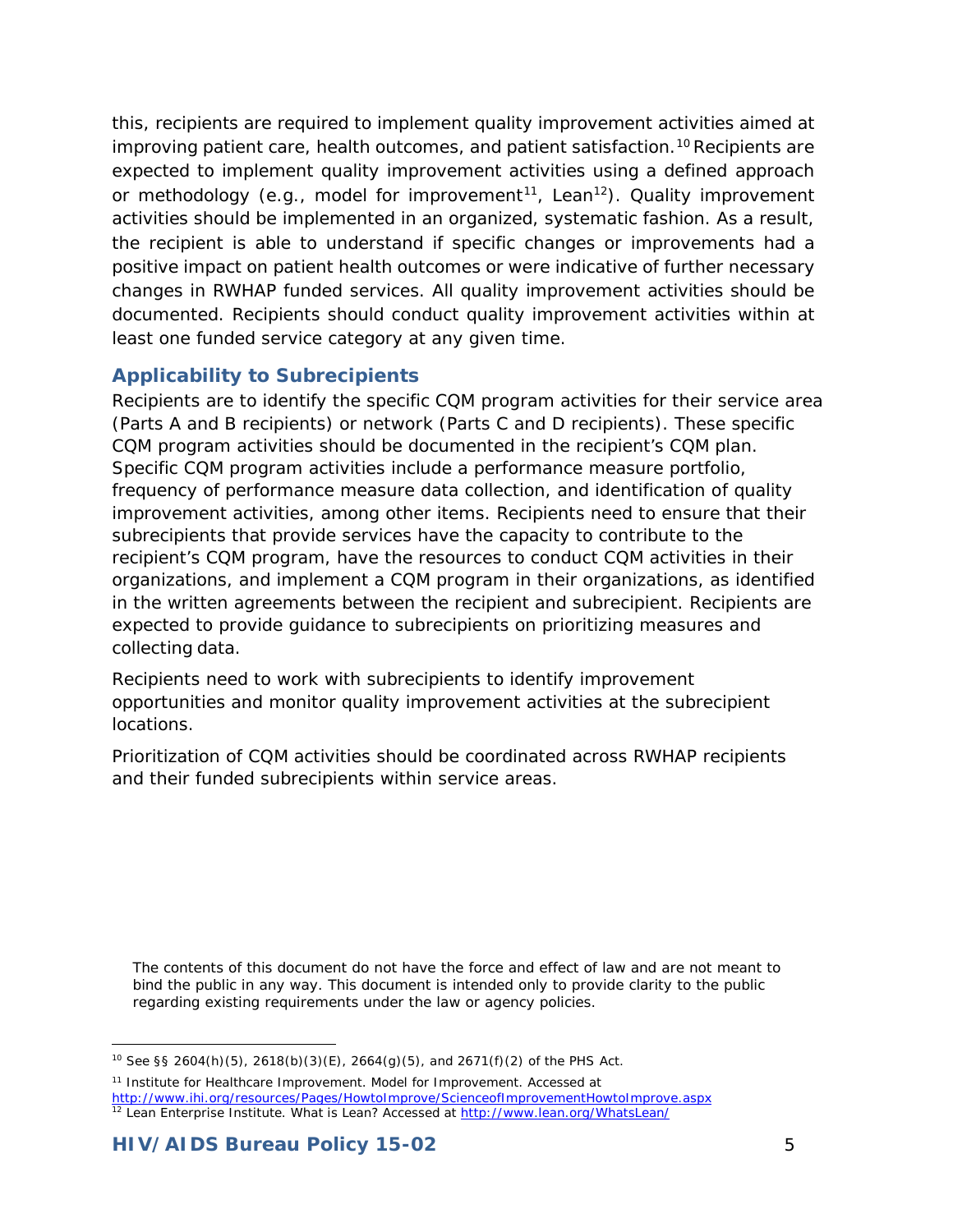# **Appendix**

#### **Grant Administration**

Grant administration refers to the activities associated with administering a RWHAP grant or cooperative agreement.<sup>[13](#page-5-0)</sup> These include contracting of services, receipt and disbursal of program funds, data collection and submission of reports, monitoring of subrecipients, and compliance with audit requirements. Although these functions are necessary to comply with the terms and conditions of the award, their intent is not on improving health outcomes. Therefore, they are not CQM activities.

#### **Quality Assurance**

Quality assurance refers to a broad spectrum of activities aimed at ensuring compliance with minimum quality standards. Quality assurance activities include the retrospective process of measuring compliance with standards (e.g., [HHS](https://aidsinfo.nih.gov/guidelines) [guidelines,](https://aidsinfo.nih.gov/guidelines) professional guidelines, service standards). Site visits and chart reviews are examples of commonly used quality assurance activities. Quality assurance is not the same as quality improvement, although the results of quality assurance activities can be used to develop quality improvement activities.

Quality assurance is part of the larger grant administration function of a recipient's program or organization and informs the clinical quality management program, but quality assurance activities by themselves do not constitute a CQM program. Data collected as part of quality assurance processes should feed back into the CQM program to ensure improvement in patient care, health outcomes, and patient satisfaction.

#### **Relationship between Grant Administrative Functions and CQM**

Grant administrative costs are capped pursuant to the RWHAP legislation and include those activities associated with administering a RWHAP grant or cooperative agreement. These include contracting of services, receipt and disbursal of program funds, data collection and submission of reports, monitoring of subrecipients, and compliance with audit requirements. Although these functions are necessary to comply with the terms and conditions of the award, their intent is not on improving health outcomes. Grant administrative activities may provide important information to the CQM program, but by themselves are not CQM activities nor constitute a CQM program. The chart below demonstrates the overlap between grant administrative functions and CQM activities.

<span id="page-5-0"></span>1

<sup>13</sup> See PCN #15-01 Treatment of Costs Under the 10% Administrative Cap for RWHAP Parts A, B, C, and D available at <http://hab.hrsa.gov/affordablecareact/pcn1501.pdf>